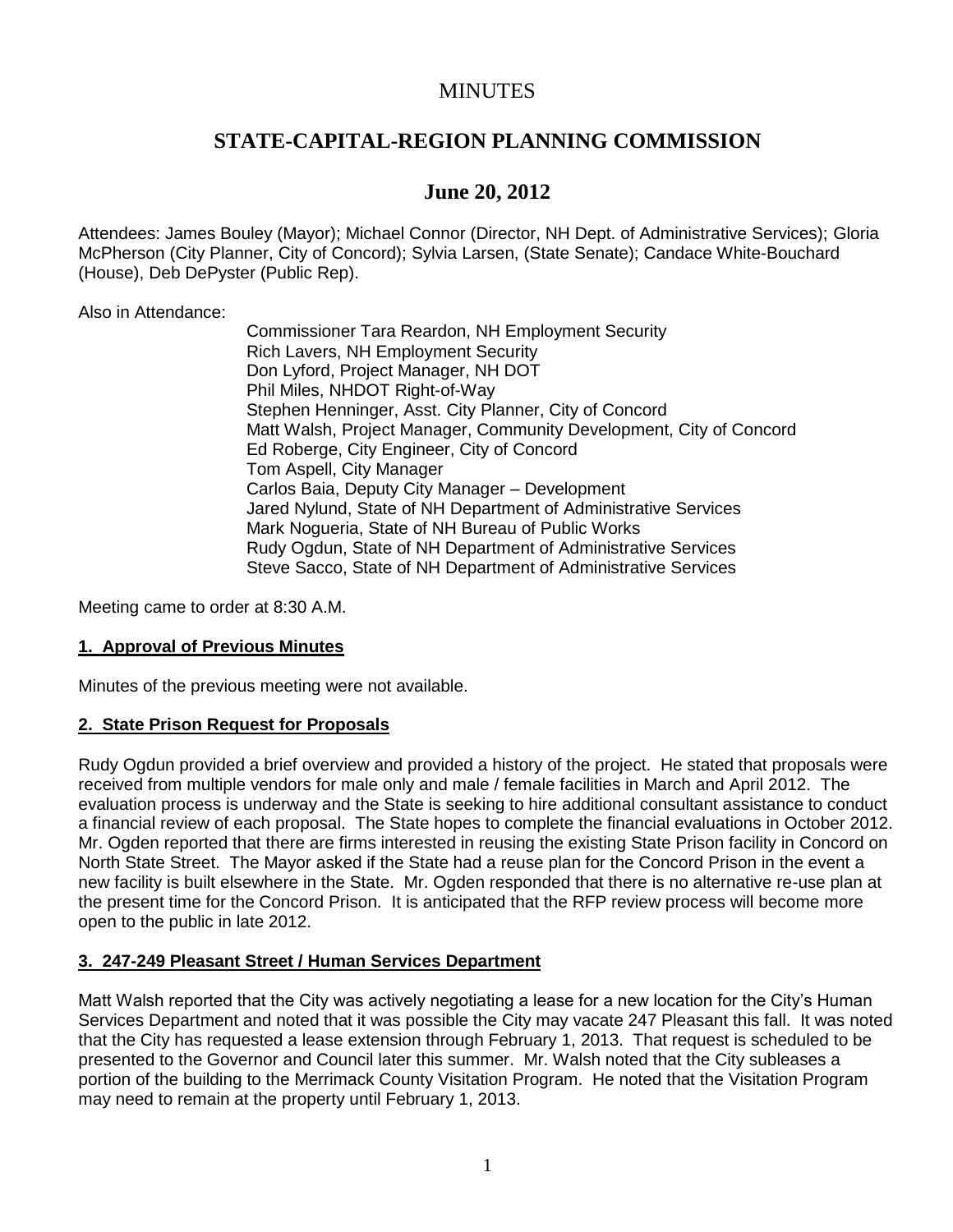Jared Nylund reported that the State has completed its historic review of the property, as well as review of title. He noted that nothing in the historic review determined the property was not eligible for the National or State Register of Historic Places and, therefore, there would be no prohibitions on demolishing the building for redevelopment. He noted that the property may have some title issues that might impact redevelopment options.

It was noted that the State and City need to collaborate on a Request for Proposals (RFP) to offer the property for redevelopment. Matt Walsh and Jared Nylund will discuss moving forward on a RFP.

#### **4. Huntress / Coutress / Liberty House**

Jared Nylund reported that a bill passed this session to allow the State to divest of the Huntress and Coutress properties. Both are located near Barberry Lane in Concord. He indicated that the State hopes to divest of both parcels by the end of the calendar year.

A discussion of Liberty House ensued. It was noted the house would need to be subdivided from the State Office Park Campus in order to be sold. In addition, like Huntress and Coutress, permission from the Legislature would be required, as State Law presently prohibits the State from divesting of any portion of the Gallen Office Park. City Planning Staff noted the subdivision could be complicated due to vehicular access needs for the rest of the Office Park and Steam Plant near the Liberty House.

#### **5. NH Employment Security Tobey School, 32 South Main Street, 10 West Street**

*Tobey School Renovation*: Mark Nogueira reported that renovation of the Tobey School to serve as the new headquarters for NH Employment Security is moving forward. The building is approximately 70,000 SF. Interior demolition and environmental abatement is currently underway and will be completed by the end of the summer. The design-development phase of the project is complete and full construction will be bid in August. The project is on schedule for NHES to move into Tobey by the end of fall 2013. Mr. Nogueira noted that the project will feature a single level, 234-space parking deck built into the existing hillside on the South Fruit Street frontage of the Tobey Building. Discussion ensued about architectural concerns, as well as potential impacts to the informal "dog park" enclosure.

Discussion of the intersection of Industrial Drive and South Fruit Street ensued. Senator Larsen discussed the impending relocation of the Lafayette Posts and noted that certain State Senators have offered to donate trees to replace the posts.

Rich Lavers noted that, presently, NHES's facility at 10 West Street has approximately 100 visitors per day, Monday – Friday, 8:00AM to 4:30PM. City Manager Aspell noted that the newly updated bus route for Concord Area Transit includes South Fruit Street. This was done, in part, to guarantee continued bus service for NHES's local clientele.

*32 South Main Street / 10 West Street*: Commissioner Reardon noted that the CORD / Long Range Planning Process is currently underway for both properties. She also reported that a consultation with NH Division of Historic Resources has been completed, per RSA 227-C:9, and that the historic reports required as mitigation by NHDHR will be completed by the end of the calendar year.

The Commissioner noted that there will be no restrictions on the demolition of 32 South Main Street.

The Commissioner also reported that there will be public workshops as part of the Historic Consultants scope of work and she expressed a desire to have the City staff participate in such workshops. It was noted that the City will help organize and promote the workshops, as well as attend the events.

Matt Walsh noted that the City had expressed interest in conducting an RFP process to select a developer / buyer for the 32 South Main Street and 10 West Street properties. He noted that the City has been working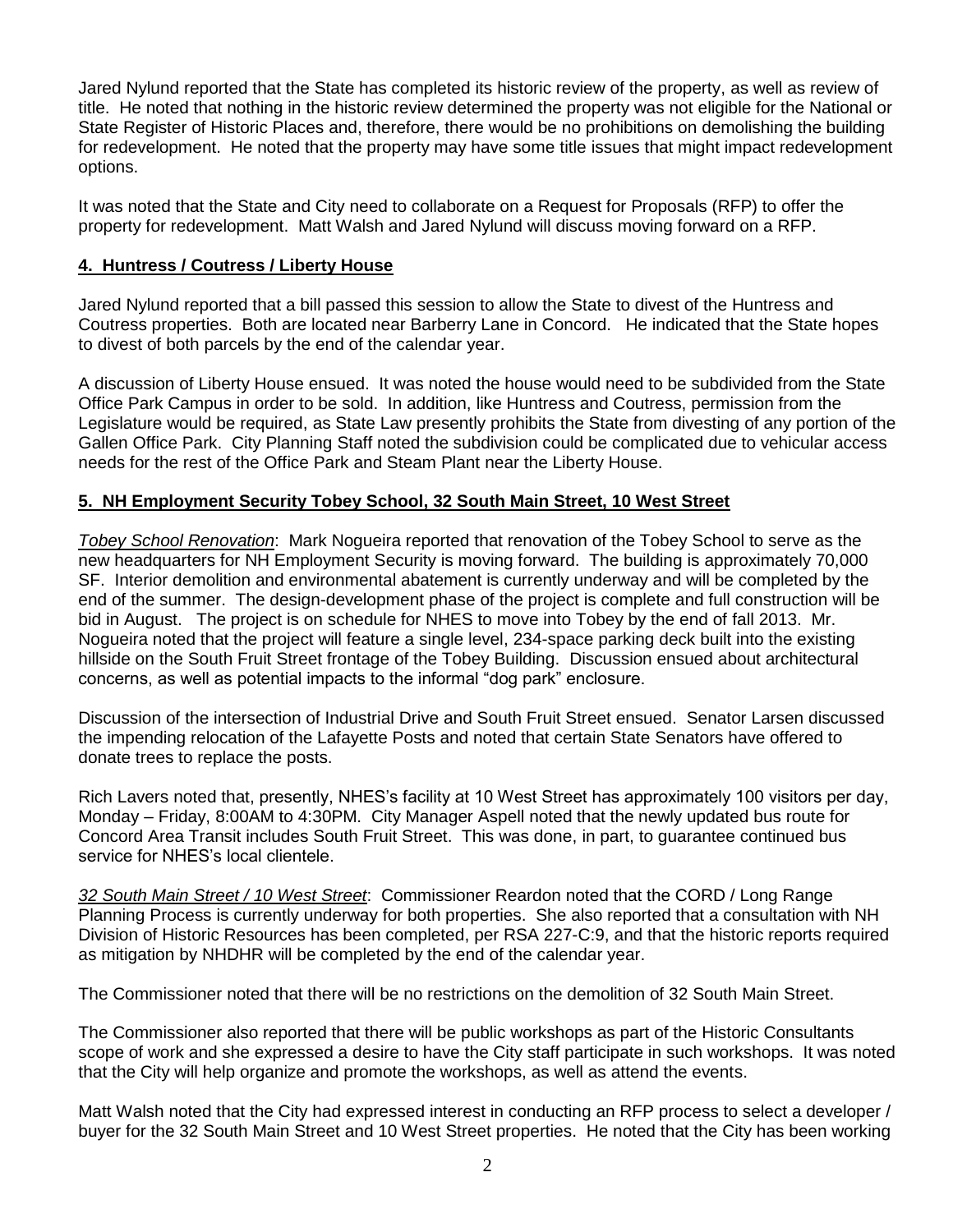to build interest with potentially interested parties. Commissioner Reardon noted that it would be appropriate for the City to start that process in the near future. Matt Walsh and Rich Lavers will meet to work out details of moving forward with the RFP process in the coming weeks.

### **6. Concord Steam Update**

Carlos Baia reported that the future of the Concord Steam project is uncertain at this time. He noted that the City's request for a project update has gone unanswered for several weeks. It was recommended that the City and State arrange a meeting with Concord Steam soon in order to have a candid conversation about the future of the project. It was noted that the City and State have both entered into special contracts with Concord Power and Steam for electricity and steam. If the project is not going to move forward, it was discussed that the City and State should start pursuing other opportunities for electricity contracts.

Senator Larsen stated that she was under the impression Concord Steam was delayed, as the City had not yet signed a contract for electricity and steam. City staff noted that a contract has been executed by the City and the State of NH and that the delay appears to be related to Concord Steam's inability to secure financing for the project.

### **7. NHDOT Loudon Road 3.43 Acre Parcel**

Carlos Baia reported that the project appears to be resurfacing; however, it has been scaled back to only include the State's 3.43 acre parcel and related City right-of-way strip. The Developer's option for the Johnson Farm has reportedly expired and it appears that the Developer has no interest in pursuing the Johnson property in the immediate future.

A discussion about vacancy rates and other commercial development activity on the Heights ensued. Mr. Baia reported that, despite public perceptions, the vacancy rate on the Heights is relatively low. He also noted recent positive development trends, such as the newly completed Mr. Tux building, Ocean State Job Lot's acquisition of the former Linens & Things space, and the new Dollar General Store.

Phil Miles reminded the City that the State Liquor Commission had previously expressed interest in the NHDOT 3.43 acre property and that the City and its developer should contact the Liquor Commission to see if they have interest in being a tenant at the property.

Mr. Baia stated it was the City's hope to close a deal for the property within the next 12 months.

#### **8. Gulf Street Property / Common Man Restaurant**

Matt Walsh noted that roughly 10 years ago, the Common Man Restaurant, the City, and NHDOT had explored a partnership to transfer ownership of a NHDOT property at Gulf Street to the Common Man. The property is currently leased to the Common Man and used as a dirt parking lot. At the time, the deal did not go forward due to environmental concerns at the property.

Mr. Walsh reported that the Common Man recently expressed renewed interest in the property. Specifically, the Common Man is interested in discussing acquisition of the property, in its "as is" environmental condition, for fair market value. The City would be involved to broker the deal using its "right of first refusal" per State Law relating to divestment of State owned property.

Phil Miles from NHDOT indicated that the State would be interested in moving forward with an agreement to sell the property. He noted that no action through CORD would be required, as NHDOT recently secured blanket permission to divest of any surplus DOT property.

Matt Walsh indicated he would follow up with Alex Ray to discuss next steps.